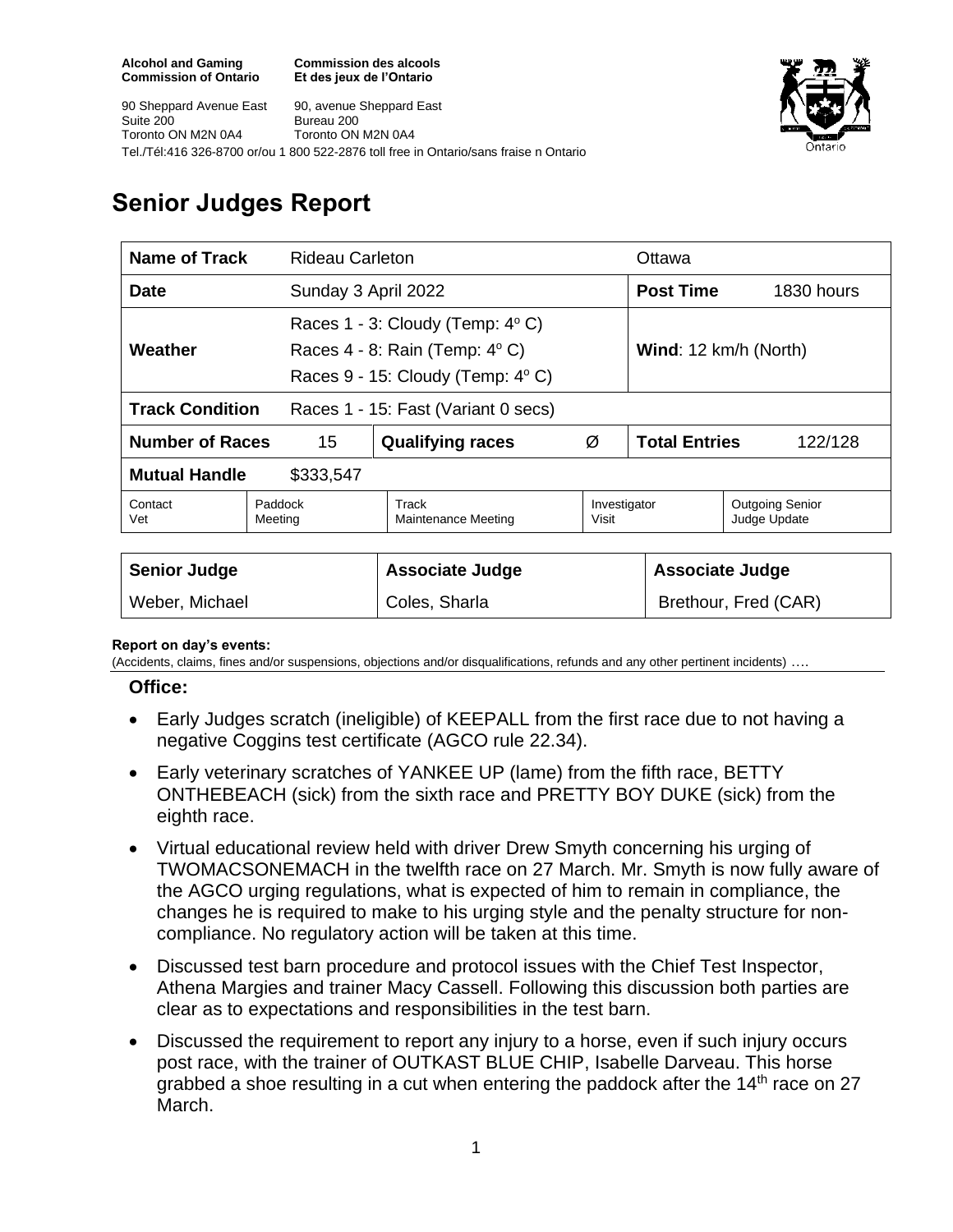• Program correction for JUSTA BANDIT in the twelfth race; this horse was entered for a claiming price of \$15,000.

### **Races:**

- Jacques Beaudoin, Rodney LaFramboise, Paul LaFramboise and Jason Gilchrist each excused from one drive.
- 1. Inquiry on the race winner, #3 FIX A DRINK (Ryan Guy) who broke before the start; this horse had passed the fair start pole when the starter released the field and did receive a fair start. Clear.

Video: [https://youtu.be/6t8HDzn\\_xvk](https://youtu.be/6t8HDzn_xvk)

- 2. The #2 MAROON SEELSTER (Mike Healey) broke before the start but was in position when the starter released the field and was not charted with a break. Clear.
- 3. Clear.
- 4. Clear.
- 5. Inquired of the driver of #2 DARKEST SECRET, Mike Healey, as to why both feet were not in the stirrups in the stretch; the explanation of Mr. Healey was partially accepted and no regulatory action is required, although he was cautioned to make better effort to keep both feet in the stirrups. Clear.
- 6. Clear.
- 7. Driver of #5 BEST HONEY HANOVER, Robert Shepherd, was cautioned regarding his urging in the stretch. Clear.
- 8. Discussed race pace (28<sup>4</sup> 59<sup>3</sup>) with the driver of #2 ROLLIN WITH ROCK, Guy Gagnon; the explanation of Mr. Gagnon was accepted and no further action is required. The #2 suffered broken equipment (buxton) after the ½ mile pole and was victorious with broken equipment. Clear.
- 9. Clear.
- 10.Driver of #5 MAJOR HILL, Pascal Berube, had an official warning entered on his licence concerning his urging during the race. Clear.
- 11.Clear.
- 12.Clear.
- 13.Clear.
- 14.Inquiry concerning possible interference by #4 THANKYOUVERYMUCH (Steeven Genois) on #1 DRIVEULIKEUSTOLEIT (Ryan Guy) in the stretch; #4 did bear in and contact the sulky of #1 before the finish; both horses charted with interference due to the contact; no placing necessary as #4 finished behind #1.

Video:<https://youtu.be/0ruy6j2XSK4>

Driver of #4, Steeven Genois, was adjudged guilty of violating AGCO rules 22.05.01(a) (bear in causing another driver to pull his horse out of its stride) and 22.05.01(h) (strike another sulky) and assessed a three day driving suspension (15-17 April, inclusive) (Number 1662278). Clear.

15.Inquiry on the performance of #1 CLOUD NINE HANOVER (Drew Smyth), who broke before the start, concerning possible broken equipment before the start and possible interference to #9 FITT BITT (Robert Shepherd) before the start; it was determined that